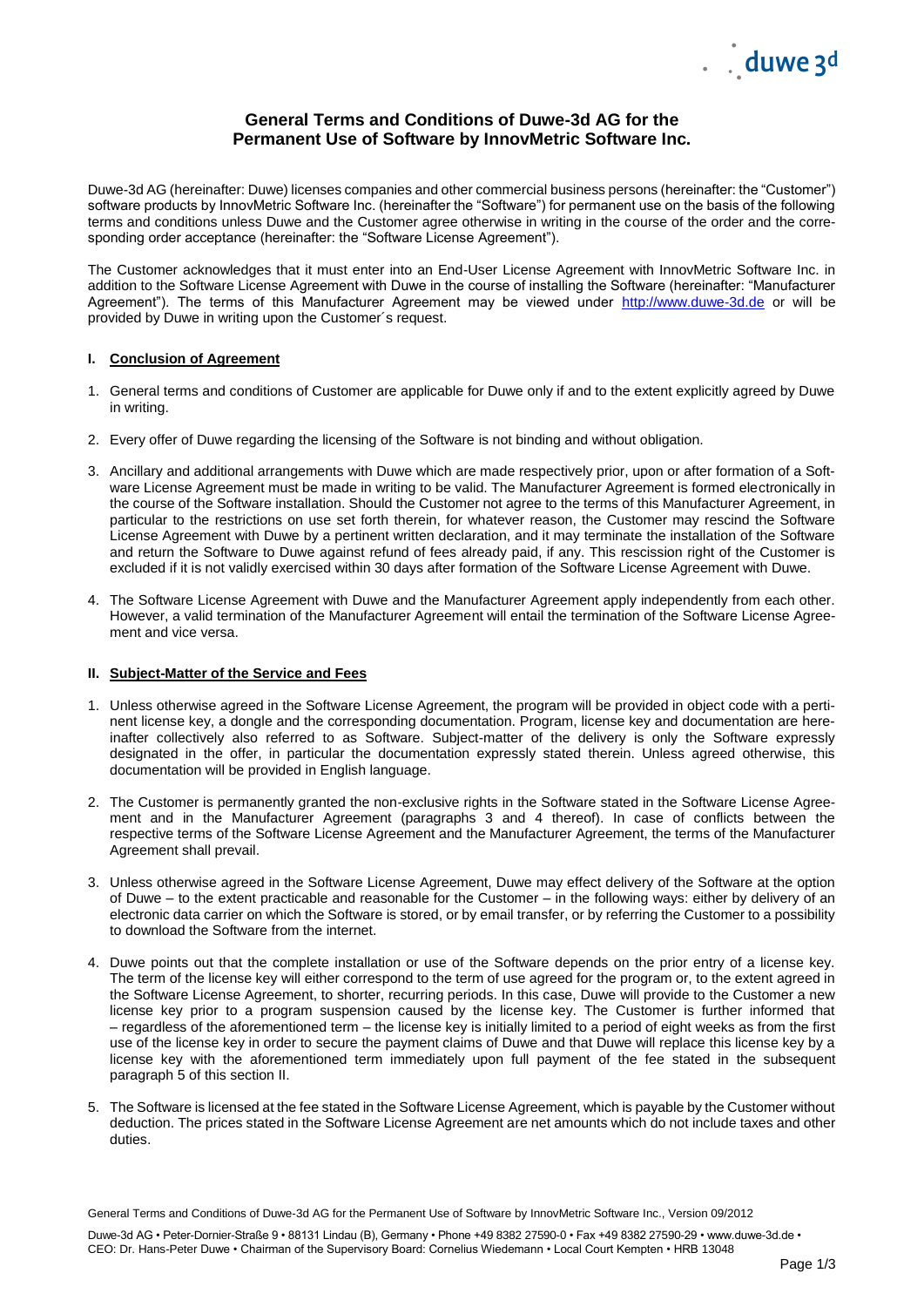## **III. Warranty**

- 1. The Customer must notify defects (material and title defects) in accordance with the statutory provisions, in any case including a detailed description of the defect. A material defect only exists if it can be reproduced or if it can be displayed by means of machine-generated issues.
- 2. For the avoidance of doubt: to the extent that a separate Software Maintenance Agreement is in effect with the Customer, Duwe shall only remove material and title defects in accordance with the Software Maintenance Agreement unless the Customer has expressly clarified when notifying the defect that it is asserting warranty claims against Duwe.
- 3. Software which has a material or title defect upon delivery which was properly notified by the Customer in accordance with these Terms may at the option of Duwe be repaired, replaced or re-provided. Duwe may also fulfill its obligation for secondary performance in case of material defects of the Software by providing a new version of the Software or by taking circumvention measures, if the compatibility and functionality of the Software remain substantially unaffected, respectively, and if this is reasonable for the Customer in the individual case. Further claims due to material or title defects, in particular any claims for compensation of expenses or damages, only exist in accordance with the statutory provisions in case of a final failure of such secondary performance.
- 4. To the extent it is not possible for Duwe to remove title defects at appropriate and reasonable conditions pursuant to paragraph 3 or by other suitable means, Duwe may rescind this Agreement.
- 5. Claims of the Customer against Duwe based on material or title defects will become time-barred within 12 months after delivery of the Software. This does not apply if a longer period is provided by mandatory law and in cases of injury to life, body or health, in case of a willful or grossly negligent breach of duty by Duwe and in case of fraudulent concealment of a material defect. The statutory provisions regarding suspension, interruption and restart of the limitation periods remain unaffected.

## **IV. Replacement Dongle**

- 1. In case of a malfunction of a provided dongle, the Customer may request a replacement dongle from Duwe. During the warranty period (section III paragraph 5) or in the scope of an ongoing Software Maintenance Agreement, the replacement delivery will be made free of charge. After expiration of the warranty period or absent a Software Maintenance Agreement, a reasonable flat fee must be paid.
- 2. In case of a loss of the dongle, the Customer may only request replacement delivery against renewed payment of the fee stated in section II paragraph 5.

# **V. Liability**

- 1. Duwe is liable
	- without any fault in case of claims under applicable strict product liability law,
	- in case of fraudulent misrepresentation,
	- in case of willful intent and gross negligence,
	- in case of simple negligence, for damages due to injury of body and health,
	- in case of simple negligence, in case of breach of core duties under the Agreement.
- 2. The preceding liability also applies in case Duwe´s vicarious agents acted willfully or negligently, provided that they are legal representatives or employees of Duwe. In case of other vicarious agents, the objective liability of Duwe is limited to cases in which these vicarious agents acted with gross negligence or willful intent.
- 3. Duwe´s liability is limited to the typically foreseeable damages. In case of loss of data, the liability is limited to the typical restoration costs which would have arisen in case of regular and risk-adequate production of back-up copies.
- 4. In all other cases, the liability of Duwe is excluded. This also applies to the liability of employees, representatives and vicarious agents of Duwe.

## **VI. Information Obligations**

1. The Customer is obligated to notify Duwe in writing about the removal of a copy protection or similar protection routine from the program code immediately. The necessary disruption of the program use required for this type of permitted program modification must be described by the Customer as detailed as possible, using its best efforts. The description duty includes a detailed description of the disruption symptoms occurred, the estimated cause of disruption and in particular a detailed description of the undertaken program modification.

General Terms and Conditions of Duwe-3d AG for the Permanent Use of Software by InnovMetric Software Inc., Version 09/2012

Duwe-3d AG • Peter-Dornier-Straße 9 • 88131 Lindau (B), Germany • Phone +49 8382 27590-0 • Fax +49 8382 27590-29 • www.duwe-3d.de • CEO: Dr. Hans-Peter Duwe • Chairman of the Supervisory Board: Cornelius Wiedemann • Local Court Kempten • HRB 13048